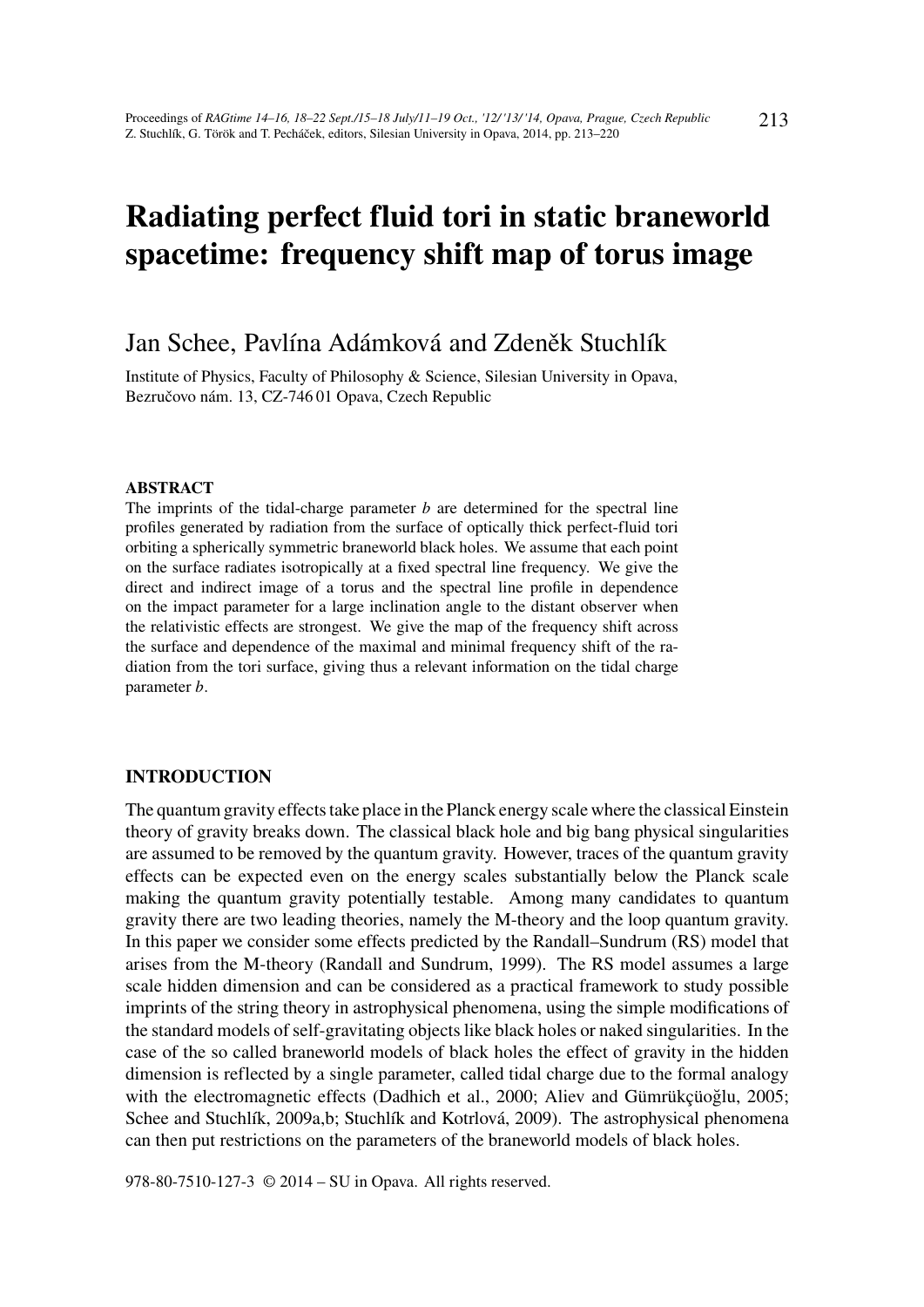### 1 STATIC AND SPHERICALLY SYMMETRIC BRANEWORLD BLACK HOLE

In the framework of M-theory (string theory), gravitation is truly higher-dimensional interaction that becomes effectively 4D at energies low enough,  $E \nleq E_{\text{Pl}}$ . In the braneworld models, the observable universe is a *3-brane* to which the electromagnetic, weak and strong forces (non-gravitational matter fields), described by the standard model, are confined while gravity can enter the extra spatial dimension. The size of such dimension can be much larger than  $l_{\text{Pl}} \simeq 10^{-33}$  cm.

Randall and Sundrum (1999) have shown that gravity can be localized near the brane at low energies even in the case of non-compact, infinite size extra spatial dimensions. The corresponding warped spacetimes satisfy 5D Einstein field equations which induce braneworld field equations. The braneworld constrained equations can be given in the form of modified Einstein equations containing additional terms which reflect the bulk effects onto the brane. The vacuum, spherically symmetric solution of the constrained braneworld equations, in the standard Schwarzchild coordinates, reads (Dadhich et al., 2000)

$$
ds^{2} = -f(r) dt^{2} + \frac{1}{f(r)} dr^{2} + r^{2} d\theta^{2} + r^{2} \sin^{2} \theta d\phi^{2},
$$
\n(1)

where the lapse function takes the form

$$
f(r) = 1 - \frac{2M}{r} + \frac{\tilde{b}}{r^2} = 1 - \frac{2}{r} + \frac{b}{r^2}.
$$
 (2)

Parameter  $\tilde{b} \equiv bM^2$  is the braneworld parameter called tidal charge that is reflecting the back reaction of the bulk gravity on the brane. Usually,  $b < 0$  is assumed, but  $b > 0$  is also considered (see Schee and Stuchlík, 2009a).

The loci of event horizons are given by the condition

$$
f(r) = 0,\t\t(3)
$$

which yields

• *two* horizon black hole

$$
r_{\text{H} \pm} = 1 \pm \sqrt{1 - b} \qquad \text{for } b < 1 \,, \tag{4}
$$

• one horizon black hole

$$
r_{\rm H} = 2 \qquad \text{for } b = 1 \,, \tag{5}
$$

• naked singularity for  $b > 1$ .

#### 2 MOTION OF PHOTONS

The test particle and photon equations of motion are given by the geodesics of the spacetime and in the metric (1) they are separable by Hamilton–Jacobi method. In the case of massless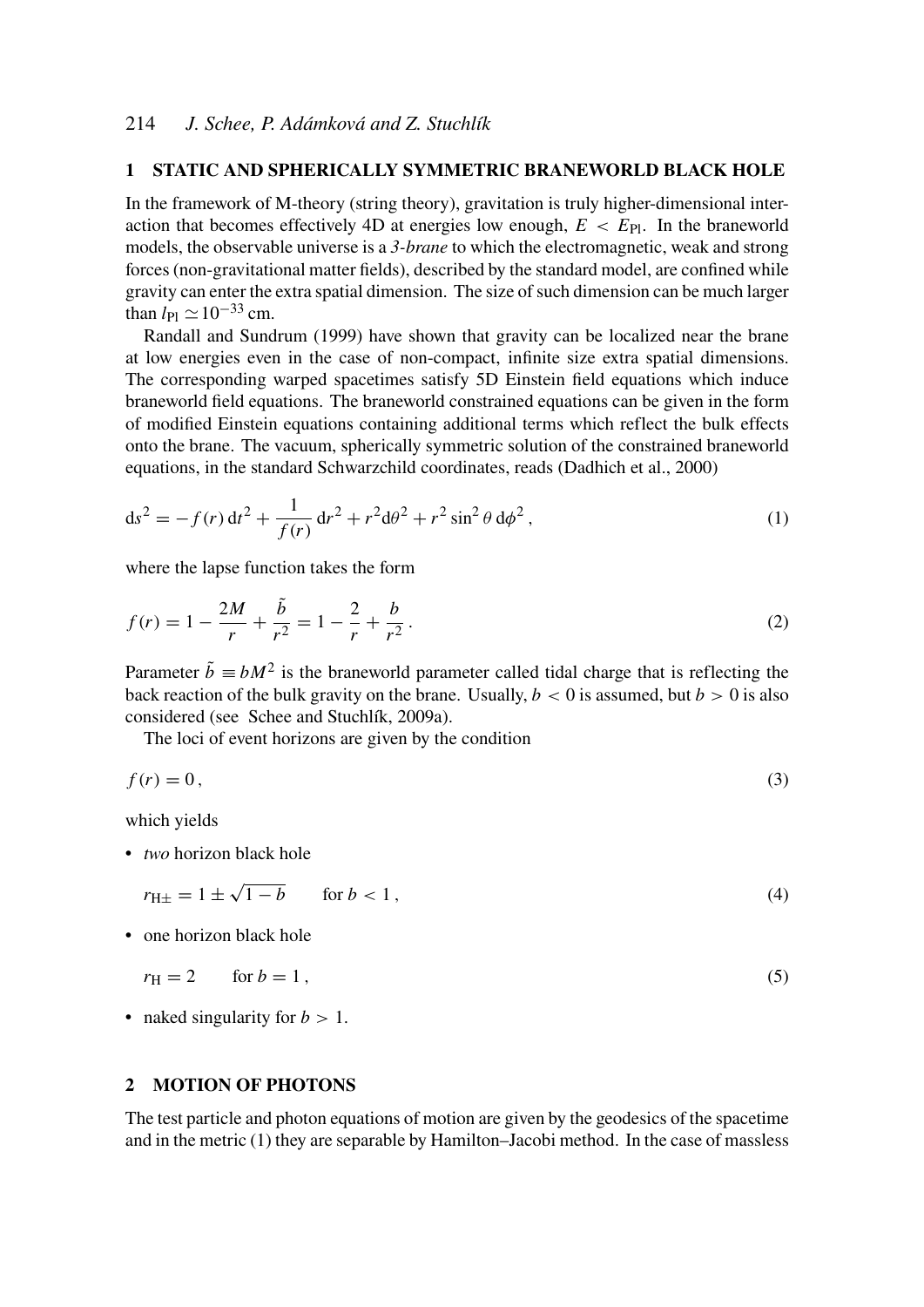particles (photons) they read

$$
\frac{dr}{dw} = \pm \sqrt{1 - f(r) \frac{\lambda^2 + q}{r^2}},\tag{6}
$$

$$
\frac{d\theta}{dw} = \pm \frac{1}{r^2} \sqrt{q - \lambda^2 \cot^2 \theta},\tag{7}
$$

$$
\frac{\mathrm{d}t}{\mathrm{d}w} = \frac{1}{f(r)},\tag{8}
$$

$$
\frac{\mathrm{d}\phi}{\mathrm{d}w} = \frac{\lambda}{r^2 \sin^2 \theta} \,,\tag{9}
$$

where we have introduced constants of motion  $\lambda = -p_{\phi}/p_t$  and *q* reflecting the components of the angular momentum of the particle. In the spherically symmetric spacetimes, the motion occurs always in a central plane of the geometry.

The turning points of the radial motion, if they exists for given constants of motion  $\lambda$ and *q*, are represented by the roots of the polynomial equation

$$
r^2 - f(r)\mathcal{L} = r^4 + \mathcal{L}r^2 - 2\mathcal{L}r + \mathcal{L}b = 0.
$$
 (10)

 $\mathcal{L} = \lambda^2 + q$  represents the total angular momentum of the particle.

In the case of the latitudinal motion, the turning points occur at

$$
\theta = \tan^{-1} \sqrt{\frac{q}{\lambda^2}}.
$$
\n(11)

### 3 TEST PERFECT FLUID TORI

The structure and shape of test perfect fluid tori is determined by the relativistic Euler equation. It can be obtained by the following procedure (Kozlowski et al., 1978; Stuchlík et al., 2000):

• The perfect fluid energy-momentum tensor components  $T_{\mu\nu}$  relative to coordinate basis read

$$
T_{\mu\nu} = (p+\rho)U_{\mu}U_{\nu} - pg_{\mu\nu},\qquad(12)
$$

where  $p(\rho)$  is the perfect fluid pressure (energy density) and  $g_{\mu\nu}$  are the metric components. • The elements of the perfect fluid move along circular trajectories, i.e. their four-velocity components read

$$
U^{\mu} = (U^t, 0, 0, U^{\phi}) \tag{13}
$$

• The Euler equation can be cast as

$$
\frac{\nabla_{\mu}p}{p+\rho} = -\nabla_{\mu}\ln(U_t) + \frac{\Omega\nabla_{\mu}l}{1-\Omega l},\qquad(14)
$$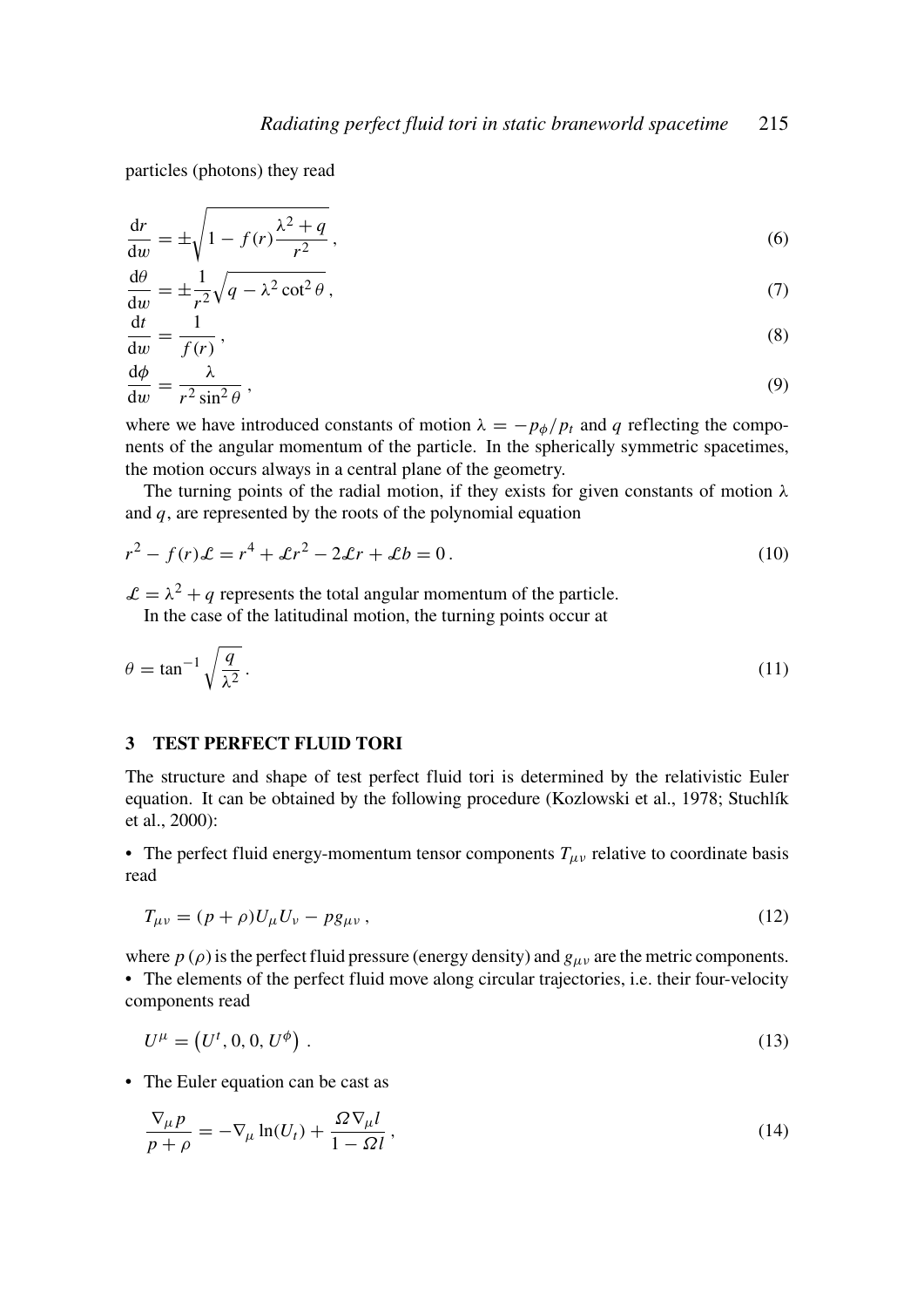# 216 *J. Schee, P. Adámková and Z. Stuchlík*

where  $\Omega(l)$  is the angular velocity (angular momentum) of the fluid element, being defined by

$$
\Omega = \frac{U^{\phi}}{U^{t}}, \qquad l = -\frac{U_{\phi}}{U_{t}}.
$$
\n(15)

For barotropic fluid ( $p = p(\rho)$ ) it follows from Eq. (14) that there exists an invariant function  $\Omega = \Omega(l)$  and surfaces of constant pressure are given by Boyer's condition

$$
\int_0^p \frac{\mathrm{d}p}{p+\rho} = W(p) - W(0) = -\ln \frac{U_t}{(U_t)_{\text{in}}} + \int_{l_{\text{in}}}^l \frac{\Omega \, \mathrm{d}l}{1 - \Omega l} \,. \tag{16}
$$

• To obtain a particular structure, one has to specify the functions  $\Omega = \Omega(l)$  and  $l = l(r, \theta)$ . In the case of a marginally stable torus, the specific angular momentum of the fluid element remains constant across the toroid,  $l = l_0 = \text{const.}$  The angular velocity of the fluid then reads

$$
\Omega = -\frac{g_{tt}}{g_{\phi\phi}}l_0 = \frac{f(r)}{r^2 \sin^2\theta}l_0.
$$
\n(17)

Under these assumptions, the function  $W = W(r, \theta)$  takes the simple form

$$
W(r,\theta) = \ln U_t, \qquad (18)
$$

where  $U_t$  follows from normalization of the four-velocity  $U^{\mu}$ ,  $-1 = U_{\mu}U^{\mu}$ , and reads

$$
(U_t)^{-2} = \frac{g_{\phi\phi} + l_0^2 g_{tt}}{g_{tt} g_{\phi\phi}} = \frac{r^2 \sin^2 \theta - f(r)l_0^2}{f(r)r^2 \sin^2 \theta}.
$$
\n(19)

The final form of the potential given by Eq.(18) reads

$$
W(r,\theta) = \frac{1}{2} \ln U_t^2 = \frac{1}{2} \ln \left[ \frac{f(r)r^2 \sin^2 \theta}{r^2 \sin^2 \theta - f(r)l_0^2} \right].
$$
 (20)

#### 4 FREQUENCY SHIFT MAP ON THE TORUS IMAGE

In order to illustrate imprints of the braneworld tidal charge parameter *b* in radiation emitted from the surface of toroidal configurations orbiting the braneworld spherically symmetric black hole, we use several assumptions that simplify the situation to give clear signatures of the tidal charge. We assume the torus to be marginally stable, having  $l = \text{const}$ , being optically thick, and radiating from the surface where the elements of orbiting torus radiate isotropically and at a frequency fixed across the whole surface. We give the shape and frequency shift map of the radiation from the surface of the torus. Since the frequency of the surface radiation is assumed to be constant, we can construct the profiled spectral lines related to such toroidal configuration. We give also the map of the maximal and minimal frequency shift from the torus surface in dependence on the tidal charge parameter. In our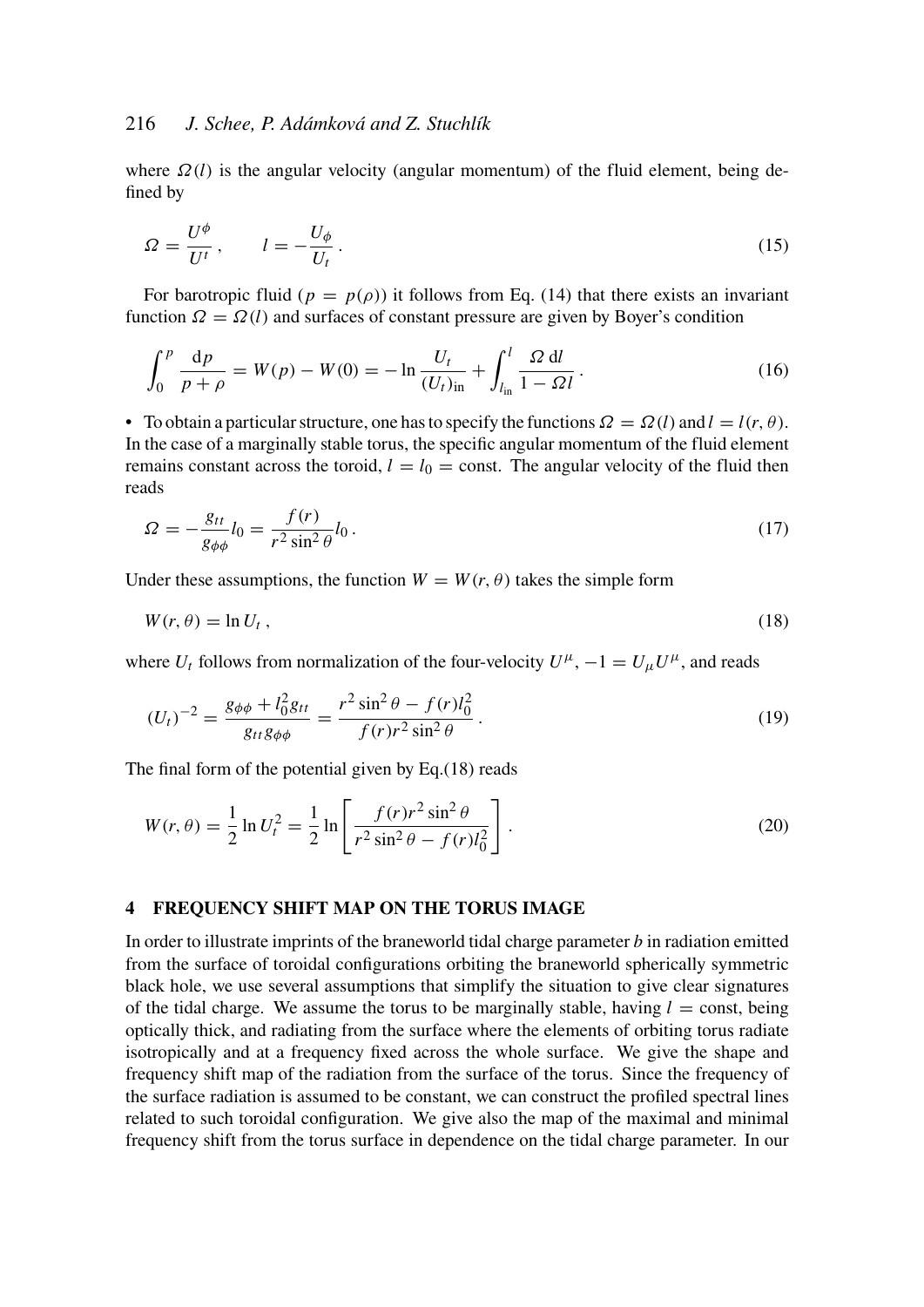

Figure 1. Illustrative example of the torus image and the frequency-shift map. The braneworld parameter is put to  $b = -6$  and the observer inclination angle is  $\theta_0 = 85^\circ$ . The colour of the torus depicts the frequency shift labeled by the colour code covering the frequency-shift range  $g \in (0, 1.4)$ .

calculations we use the techniques developed for the braneworld black hole spacetimes in our previous works (Schee and Stuchlík, 2009a,b; Stuchlík and Kotrlová, 2009).

The frequency shift of the radiation is determined by the formula

$$
g = \frac{(k_{\mu}U^{\mu})_{\text{obs}}}{(k_{\mu}U^{\mu})_{\text{em}}} = \frac{\left[f(r) - \Omega r^2 \sin^2 \theta\right]^{1/2}}{1 - \lambda \Omega},\tag{21}
$$

where  $\lambda$  is the impact parameter of the received photon and  $\Omega$  is the angular velocity of the radiating element relative to distant observer.

For a series of braneworld parameter *b*, we have constructed corresponding series of the perfect fluid tori using the following procedure:

• for given braneworld parameter *b* the Keplerian marginally bound orbit of radius *r*mb is determined,

• the corresponding angular momentum of the fluid element in the torus is calculated,  $l_{\text{torus}} = l_{\text{K}}(r_{\text{mb}}, b)$  where  $l_{\text{K}}$  is angular momentum of the Keplerian orbit and is given by the formula (Stuchlík and Kotrlová, 2009)

$$
l_{\mathcal{K}} = \frac{r^2}{f(r)} \Omega_{\mathcal{K}}, \qquad \Omega_{\mathcal{K}} = \sqrt{\frac{r-b}{r^4}}, \qquad (22)
$$

• the value of  $l_{torus}$  is used to specify value of the potential  $W$  at the torus surface

$$
W_{\text{surf}} = hW(r_{\text{AtMin}}, \pi/2; l_{\text{torus}}),
$$
\n(23)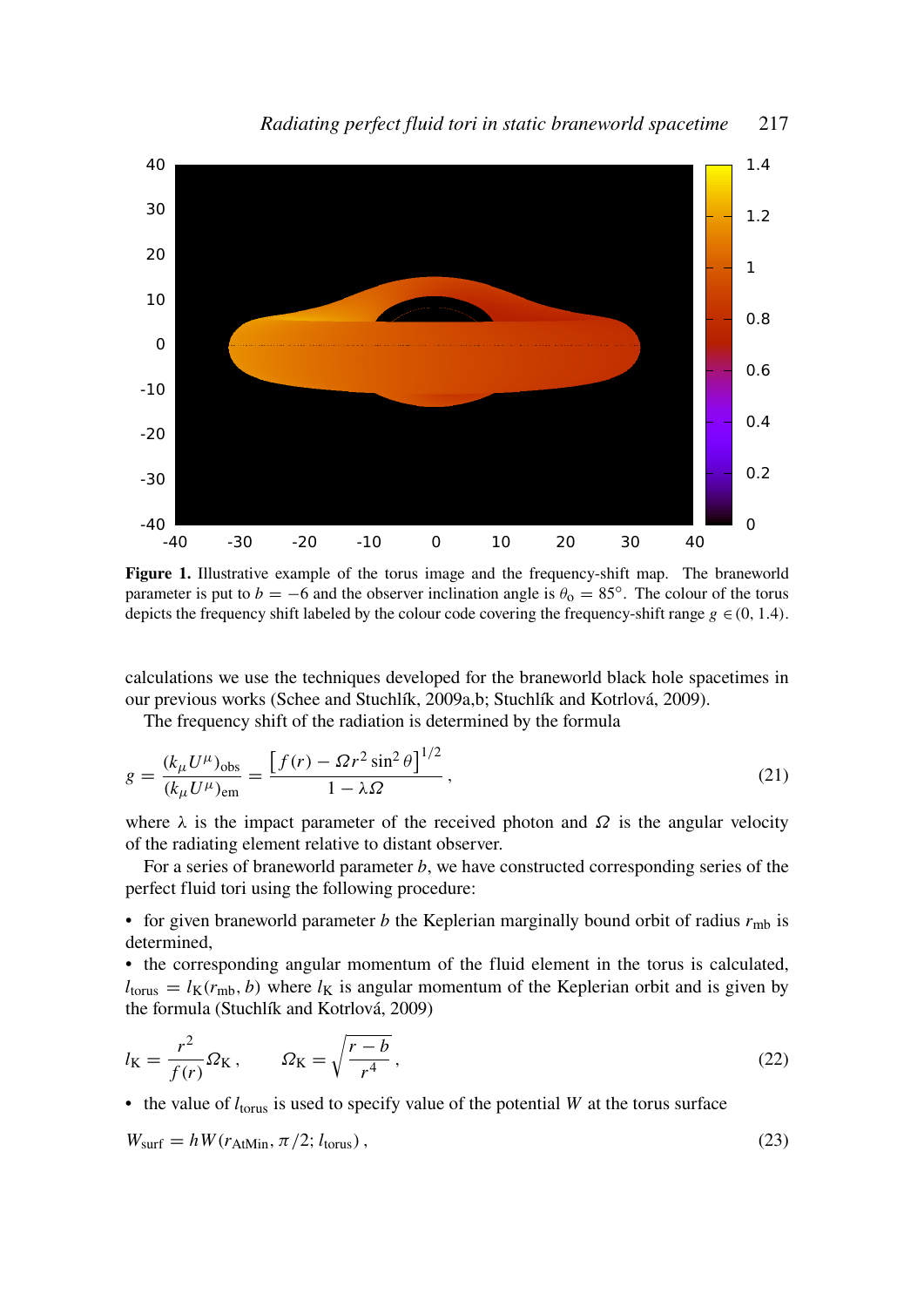

**Figure 2.** Spectral line profile of radiation from thick tori as detected by observer with inclination  $\theta_0 =$ 85◦ generated for four representative values of braneworld parameter *b* = −6 (*dotted*), −4 (*dashed*), −1 (*thin*), and 0 (*thick*).

where we have chosen  $h = 0.9$  and  $r_{AtMin}$  is the location of the minimum of the potential *W*, determined from the condition

$$
\frac{dW}{dr} = 0 \Rightarrow l_{\text{torus}}^2 \left[ b + (r - 2)r \right]^2 + (b - r)r^4 = 0. \tag{24}
$$

Having determined the surface of the marginally stable torus for particular brane-world parameter *b*, we integrate the equations of motions of photon having impact parameters (λ, *q*) corresponding to (α, β) detector plane coordinates and look for intersection of such null geodesic with the torus surface,  $(r_i, \theta_i)$ ; the corresponding frequency shift  $g = g(r_i, \theta_i)$ has been calculated from  $(21)$  – for details see (Schee and Stuchlík, 2009a,b).

#### 5 RESULTS

As an illustrative example the image of the marginally stable  $(l = \text{const})$  torus seen by a distant observer having inclination  $\theta_0 = 85^\circ$  is shown in Fig. 1. The frequency-shift map is given by the colour varied across the surface of the torus.

Using the methods presented in (Schee and Stuchlík, 2009b), the profiled spectral lines of radiation from whole the torus surface are given in Fig. 2 for some characteristic values of the tidal charge parameter *b*. We can see that the imprint of the tidal charge is quantitative only, but it is well measurable in principle.

There are minimal,  $g_{min}$ , and maximal,  $g_{max}$ , values of the frequency shift of radiation from the torus surface having a fixed frequency. The qualitative and quantitative effect of braneworld parameter is reflected in the plots of the *g*min (*g*max) values for series values of braneworld parameter *b* given in Fig. 3.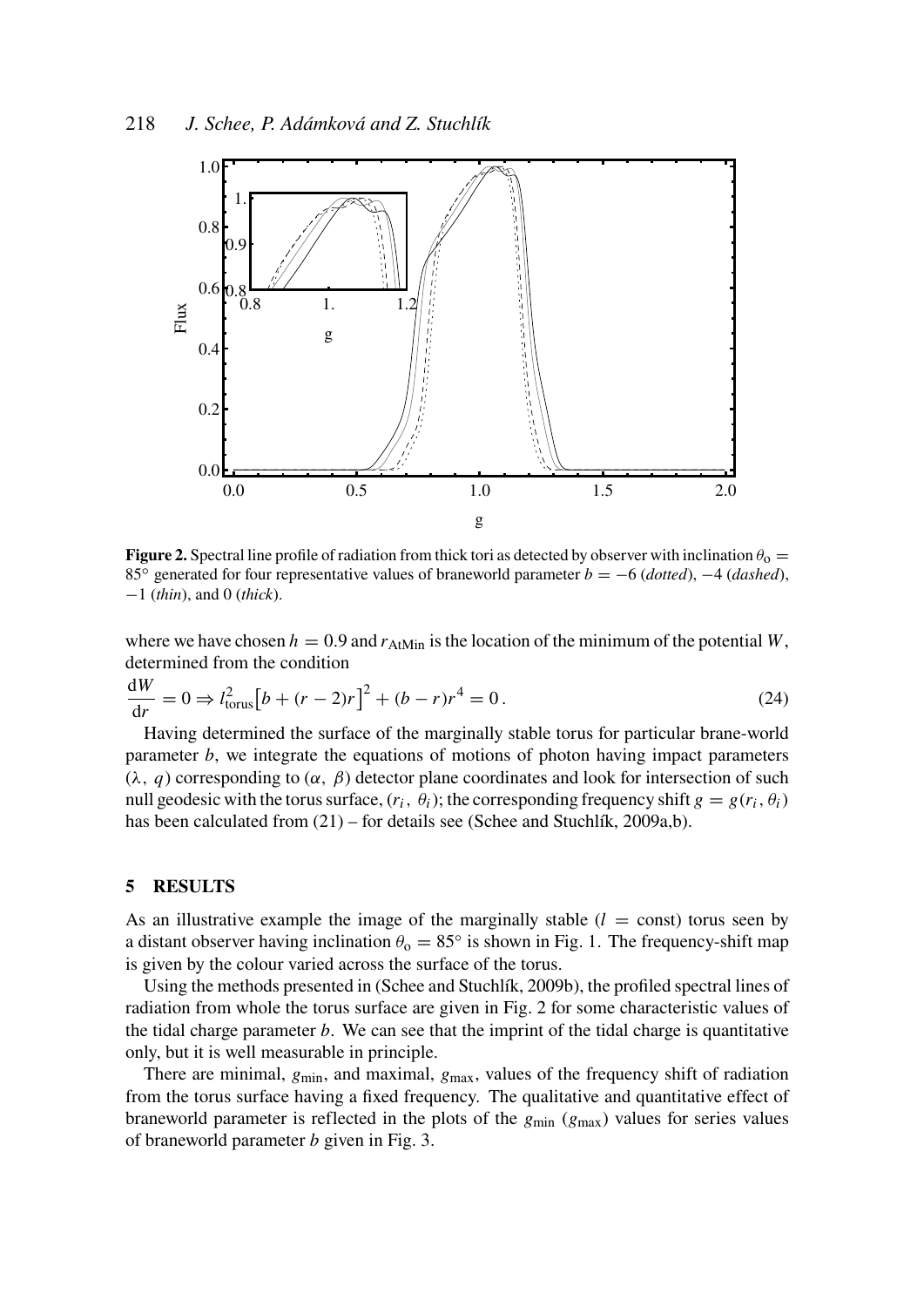

Figure 3. The frequency minimal (maximal) shift  $g_{min}$  ( $g_{max}$ ) plotted in the *left* figure and the frequency shift differences  $\Delta g(b) = g_{\text{max}}(b) - g_{\text{min}}(b)$  and  $\Delta g = g_{\text{max}}(b) - g_{\text{AtMax}}(b)$  plotted in the figure on the *right*. The parameter  $g_{\text{AtMax}}$  is the frequency shift corresponding to maximal specific flux of the profiled line. The observer inclination is  $\theta_0 = 30^\circ$  (*top*), 60<sup>°</sup> (*middle*) and 85<sup>°</sup> (*bottom*).

The values of *g*min and *g*max determine the width of the profile of spectral line ∆*g*. From the Figure 2 (left column plots and solid lines in the plots in right column), one can conclude that the value of ∆*g* increase with increasing value of braneworld parameter *b*. So for the case of *b* = 0 the width  $\Delta g$  is largest while for *b* = −6 it reaches the smallest value.

We have defined also a new parameter

$$
\tilde{\Delta}g = g_{\text{max}}(b) - g_{\text{AtMax}}(b) \tag{25}
$$

reflecting more subtle character of profiled spectral line. One can see that for small and intermediate inclination angles its behaviour is similar to ∆*g*. However in the case of high inclination angle,  $\theta_0 = 85^\circ$ , there is discontinuity in  $\tilde{\Delta}g$  reflecting the change of position